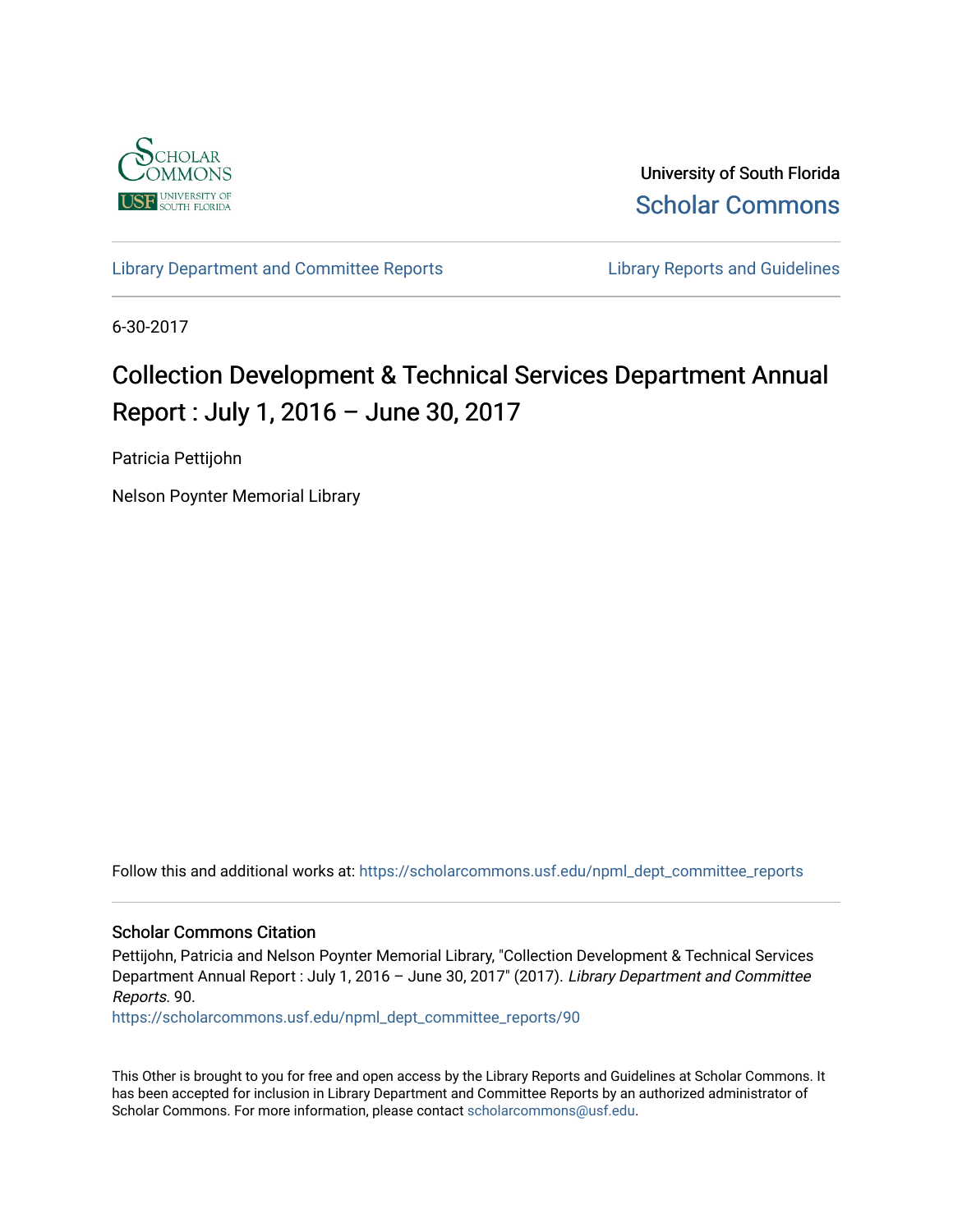## **Collection Development & Technical Services Department Annual Report July 1, 2016 – June 30, 2017**

University of South Florida St. Petersburg

*Compiled by Patricia Pettijohn* 

2017

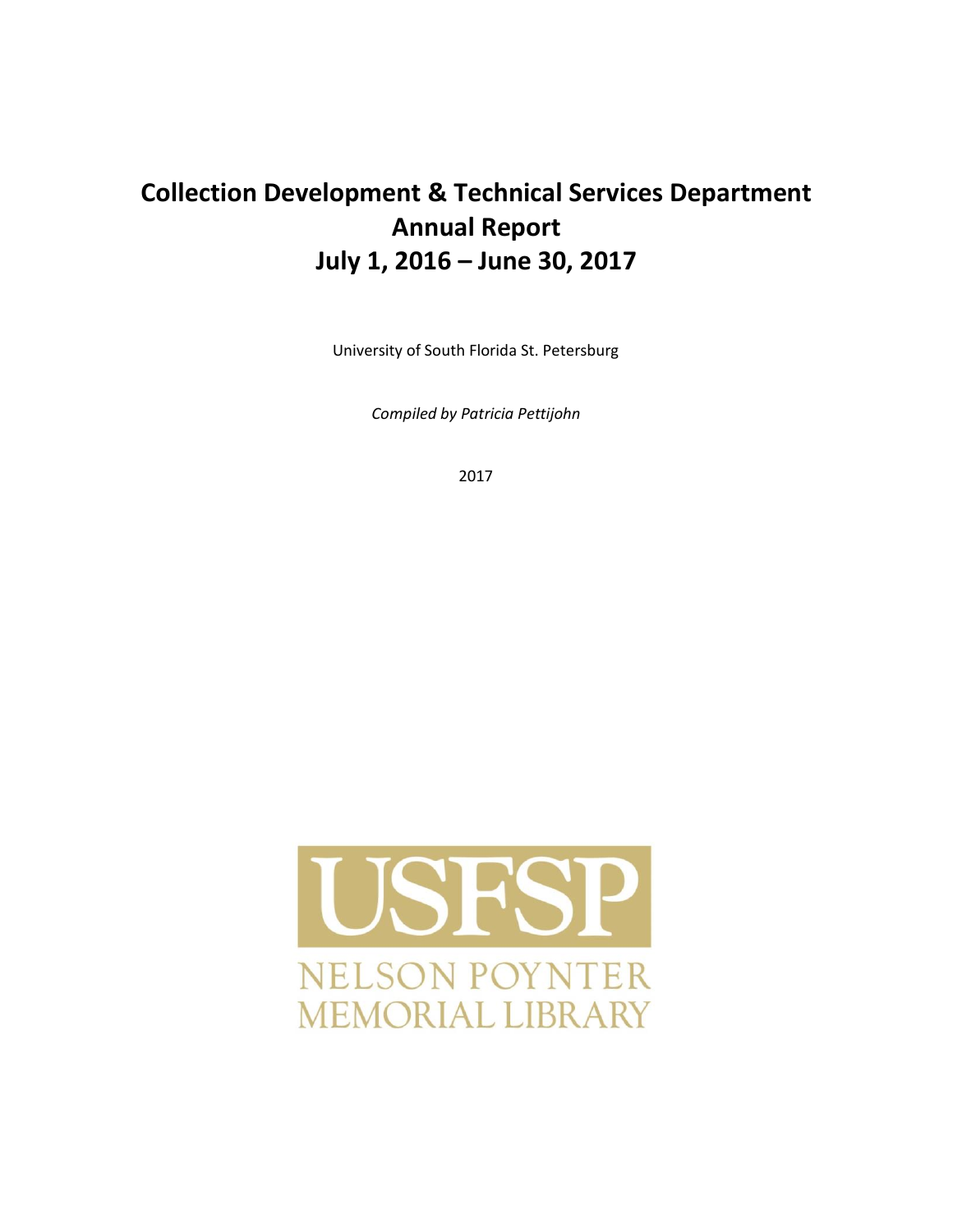**Statistical Snapshot:**

|                                                                    | 2016/17 | 2015/16 | 2014/15 | 2013/14 | 2012/13 | 5 year<br>Change |
|--------------------------------------------------------------------|---------|---------|---------|---------|---------|------------------|
| <b>Monograph Titles</b><br><b>Cataloged</b>                        | 2,811   | 1,631   | 2,121   | 1,962   | 2,148   | 31%              |
| <b>Electronic Books</b><br>Cataloged*<br>*Included w<br>monographs | 290     |         |         |         |         |                  |
| <b>Juvenile Titles</b><br><b>Cataloged</b>                         | 305     | 382     | 168     | 249     | 245     | 25%              |
| <b>Media Titles</b><br><b>Cataloged</b>                            | 38      | 71      | 653     | 348     | 497     | $-92%$           |
| <b>Total Books &amp;</b><br><b>Media cataloged</b>                 | 3,154   | 2,084   | 2,942   | 2,559   | 2,890   | 9%               |
| <b>Periodicals Received</b>                                        | 2,851   | 2,881   | 2,629   | 2,373   | 2,669   | 7%               |
| <b>Periodicals</b><br>Withdrawn                                    | 2,350   | 1,844   | 9,022   | 2,358   | 11,006  | $-79%$           |
| <b>Total Periodicals</b>                                           | 189,312 | 188,761 | 187,764 | 194,157 | 194,142 | $-2.5%$          |
| <b>Active Serials Titles</b>                                       | 185     | 185     | 112     | 120     | 120     | 54%              |
| <b>Total Microfiche (by</b><br>piece)                              | 2,045   | 2,045   | 2,045   | 2,045   | 2,045   | 0%               |
| <b>Total Microfilm</b><br>(rolls)                                  | 7,118   | 7,118   | 7,118   | 7,118   | 7,118   | 0%               |
| <b>Total Microform</b>                                             | 9,163   | 9,1663  | 9,163   | 9,163   | 9,163   | 0%               |
| <b>Books</b><br><b>Titles Added</b>                                | 3,116   | 1,743   | 2,289   | 2,211   | 2,733   | 14%              |
| <b>Books</b><br><b>Titles Withdrawn</b>                            | 419     | 519     | 3,011   | 3,888   | 15,278  | $-97%$           |
| <b>Books:</b><br><b>Total Titles</b>                               | 200,633 | 199,139 | 199,861 | 201,538 | 214,423 | $-6.4%$          |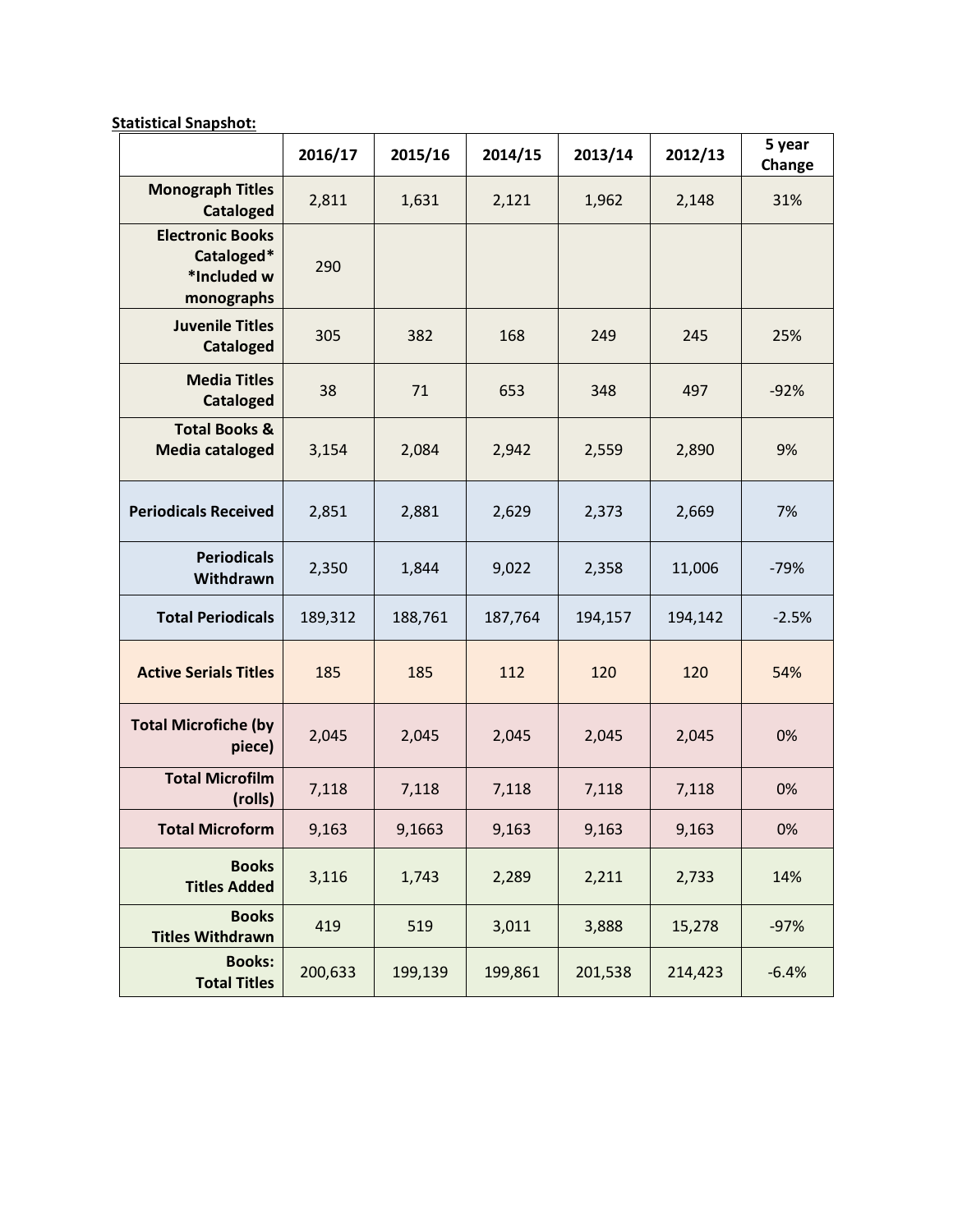#### **Departmental Overview:**

Collection Development & Technical Service (CD&TS) is responsible for the stewardship and strategic development of library collections, including the acquisition, cataloging, preservation, physical processing and management of library materials in all formats. The department manages the materials budget, and provides annual statistics that describe technical activities and physical collections. The Head of Collection Development & Technical Services provides analysis of the overall strengths and weaknesses of the collections, coordinates the library liaison program, and collaborates with librarian liaisons to provide discipline- and subject-specific reports, and to identify material for deselection, renewal, and preservation. The department receives, assesses and communicates with book donors about gift materials.

#### **Significant Departmental Accomplishments:**

#### **Collection Development**

In response to legislative mandates, student demand and changing policy, the library has initiated a Textbook Project in which required student texts are acquired, by purchase or gift, and added to the Reserves collection for short term loan. Whenever possible, electronic books are preferred to print for the Textbook Project. In addition to acquiring new books, the library endeavors to identify books already held in print or electronic formats, for relocation to reserves. Textbooks are purchased for all general education and exit courses, identified by the Head of Collection Development; textbooks for individual classes are identified by library liaisons. The project is fairly detail intensive, but the work is shared among the liaisons and with the Access services department that oversees and organizes Reserves. Metadata identifying textbooks and their associated courses is entered when ordered, and refined when batch loaded, allowing the titles to be tracked.

Analysis and deselection of material that is superseded, outdated, or available electronically continues. This year fewer periodicals and books were weeded than in past years, although almost as many periodicals were removed as were added. Media deselection increased, as a result of a project to identify and replace outdated VHS and audiocassette formats. The recent addition of streaming media collections to the USF system allowed us to target for deselection outmoded formats that we had retained due to demand for specific titles and content. A large scale deselection of microform is underway and extensive weeding of periodicals is planned for 2017-2018.

In 2016-2017 closer communication with the USF library system has helped to decrease duplication of USF system electronic book purchases, and we continue to move forward in our transition to electronic resources. The processing of electronic books has been improved and standardized, and we increasingly acquire both films and books in digital formats.

Acquisition of juvenile titles has more than doubled in the past year, and has increased about 40% over five years. Many of these titles are firm orders, not approval plan purchases, and were selected to enhance and support the multicultural children's books in the juvenile collection. Media acquisitions, on the other hand, have dramatically decreased, due to the introduction of Kanopy and the transition to streaming media platforms in academic environments.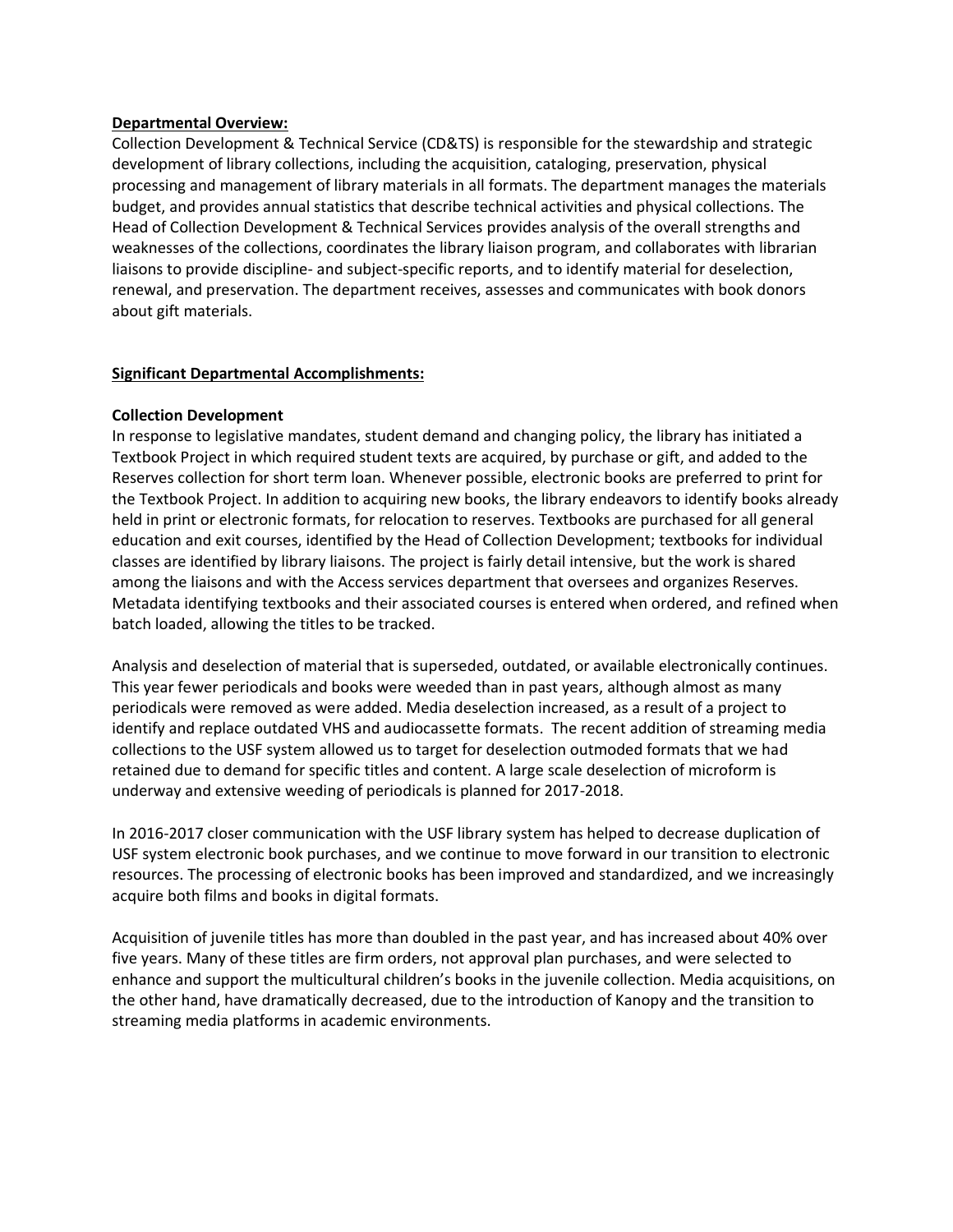| Total Print Book Titles Held 6/30/2016     | 200,633 |
|--------------------------------------------|---------|
| Titles Added (without media)               | 3,116   |
| <b>Titles Withdrawn</b>                    | 419     |
| Total Book Titles Held 6/30/2017           | 203,330 |
| Total Media Titles Held 6/30/2016          | 7,375   |
| <b>Titles Added</b>                        | 38      |
| Titles Withdrawn                           | 375     |
| Total Media Titles Held 6/30/2017          | 7,038   |
| <b>Total Books &amp; Media Titles Held</b> | 210,368 |
| 6/30/2017                                  |         |

## **Preservation Activities**

Natalie Polson has continued to develop her skills in minor book repairs, although the number of repairs continues to decline as we increasingly replace damaged materials with electronic books when possible. A total of 30 books were repaired or sent to the bindery.

## **Periodical Collections**

- Newspapers and oversized journals were routinely culled.
- Retention policies revised in 2015-2016 were applied and maintained.
- As noted, this has resulted in negligible growth of the print periodicals collection. Since the retention policies have essentially achieved null growth, we expect our print periodical holdings to decrease substantially when we complete our next major periodicals deselection in 2017- 2018, as journals available electronically are deselected through analysis of JSTOR, Oxford, Project Muse and other large journal packages with stable online content.

| Periodicals Held (6/30/16)       | 188,801 |  |
|----------------------------------|---------|--|
| Periodicals received             | 2,851   |  |
| Periodicals withdrawn            | 2,350   |  |
| Total Periodicals Held 6/30/2017 | 189,312 |  |
| Claims placed                    | 47      |  |
| Claims received                  | 12      |  |
| Serials received                 | 68      |  |

#### **Book Deselection Activities**

## **Circulating Collection**

- Weeding and relocation was completed in the BF, DS, HF, N, and PS subclasses, while targeted deselection continues in the PR range.
- Shelf lists and circulation reports were provided to guide deselection.
- Recreational reading collection was downsized and older popular materials were weeded.

#### **Library Liaison Program**

• The Librarian Liaisons were assigned new subject areas and departmental affiliations in response to new programs and impending retirements.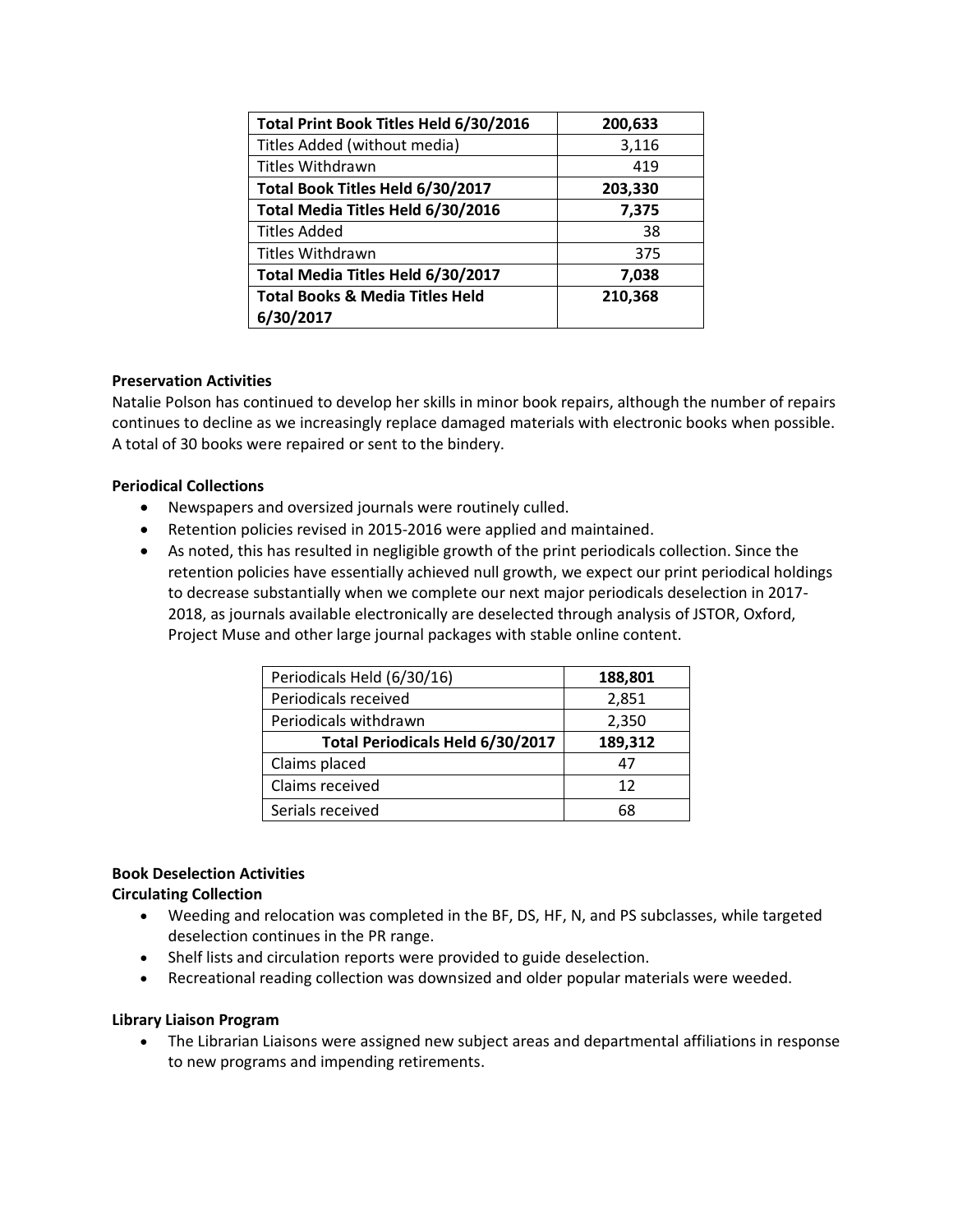#### **Collection Assessments**

• November, 2016, Nelson Poynter Memorial Library; Pettijohn, Patricia C., Collection assessment: Anthropology.

#### **Significant Personnel Accomplishments:**

#### **Service:**

Patricia Pettijohn:

Library Service:

- Library Diversity Committee, member
- Library Faculty Council, member
- Library Space Committee, member
- Poynter Library Liaisons Team, Chair
- Poynter Library Leadership Team, member

University Service:

- Chancellor's Advisory Council on Diversity and Inclusive Community, University of South Florida St. Petersburg, member
- Graduate Council, Chair
- Title IX Team, member
- Faculty Senate, member (replacing Deb Henry who was interim Dean)
- Campus Diversity Officer Search Committee

Christine Dunleavy:

Library Service:

- Poynter Library Leadership Team, member
- Poynter Library Strategic Planning Team, member

University Service:

- FALSC TSSC. Florida Academic Library Services Cooperative. Technical Services Standing Committee. Monthly meetings. January 2016-present
- FALSC ILS implementation Cataloging/Authorities working group. Weekly meetings April 2016-present
- University of South Florida. ILS implementation Planning Committee. Semi-monthly meetings. June 2016-present

Natalie Polson:

Library Service:

• Library Diversity Committee, member

• Library Exhibits Committee, member

University Service:

• FALSC ILS Serials working group. Weekly meetings April 2016-present

#### **Professional Development:**

The Department continues to respond to substantive changes in cataloging practices, integrated library system features, and system and state-wide initiatives. All require constant procedure review, operation modification and staff training. During the past year, the department has demonstrated flexibility and openness to change by adjusting to re-assignments of duties and adopting new approaches to ensure that core functions are performed in a timely manner.

Patricia Pettijohn:

Technical Training, in-person: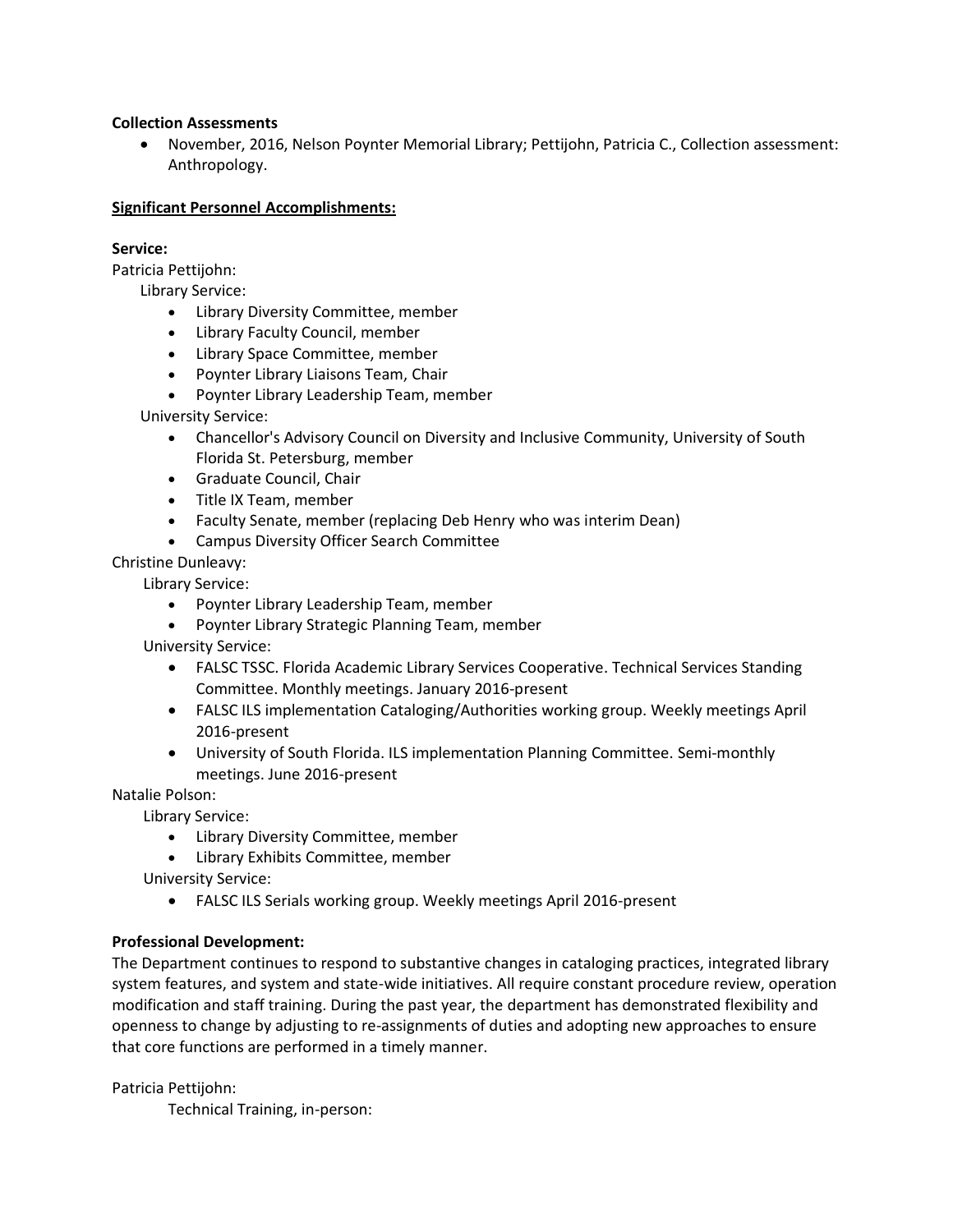- Fri Aug 5, 2016, Discussion and Guidance Working with Transgender Students
- Thu Sep 8-Sep 9, 2016, Title IX Conference, USF Tampa
- Tue Apr 25, 2017, All day, USF Sierra Cataloging In Person training Hillsborough
- Wed Apr 26, 2017, All day, USF Sierra Acquisitions In Person Training Hillsborough
- Thu Apr 27, 2017, All day, USF Sierra Acquisitions In Person Training P 2 Hillsborough

## Webinars:

- Wed Jul 6, 2016 , Sierra Overview Profile training FALSC
- Thu Sep 22, 2016, Measuring Reach and Impact of Books and Chapters
- Wed Nov 30, 2016, SWFLIN Setting Departmental Goals Webinar
- Wed Nov 30, 2016, Budget Transparency in Collection Development online
- Tues Feb 4, 2017 Current Topics For Title IX Training: Implementation, Awareness & Compliance
- Thu, June 8, 2017, ACRL-Librarians as Stakeholders in Managing the Research Enterprise
- Multiple Accounting Units and Encore suites online mtg

## Christine Dunleavy:

USF:

- FAST 150 General Ledger. 9 August 2016
- FAST 250 Finance Mart Reporting. 23 August 2016
- FAST 110 Financial systems introduction. 7 September 2016 FAST 210 Financial systems intermediate. 13 September 2016 FAST 200 Accounting Concepts. 21 September 2016
- FAST 250 Finance Mart Reporting. 23 August 2016
- USFSP SafeZone Ally training USFSP Facilitator Victoria Beltran, October 2016
- USFSP Human Resources. Making the Transition from Individual Contributor to Leader, February 2017
- USFSP Diversity and Inclusion, Chief Diversity Officer Cecil Howard, June 2017
- Education. University of South Florida School of Information Studies. Master of Arts in Library and Information Science.

External training:

- TBLC Project Management and Workflow for Digitization Projects by Leigh A. Grinstead of LYRASIS Digital Services, November 2016
- FALSC ILS implementation Cataloging/Authorities working group training. (Reports, Cataloging, Acquisitions, EMS). Throughout year, March 2017
- SWEFLIN. Setting priorities in copy-cataloging (Webinar). Maurie McCourry, presenter. March 2017
	- FALSC & III Tue Apr 25, 2017, All day, USF Sierra Cataloging In Person training Hillsborough
- FALSC & III Wed Apr 26, 2017, All day, USF Sierra Acquisitions In Person Training -Hillsborough
- FALSC & III Thu Apr 27, 2017, All day, USF Sierra Acquisitions In Person Training P 2 Hillsborough
- Multiple Accounting Units and Encore suites online mtg, July 2017

Education: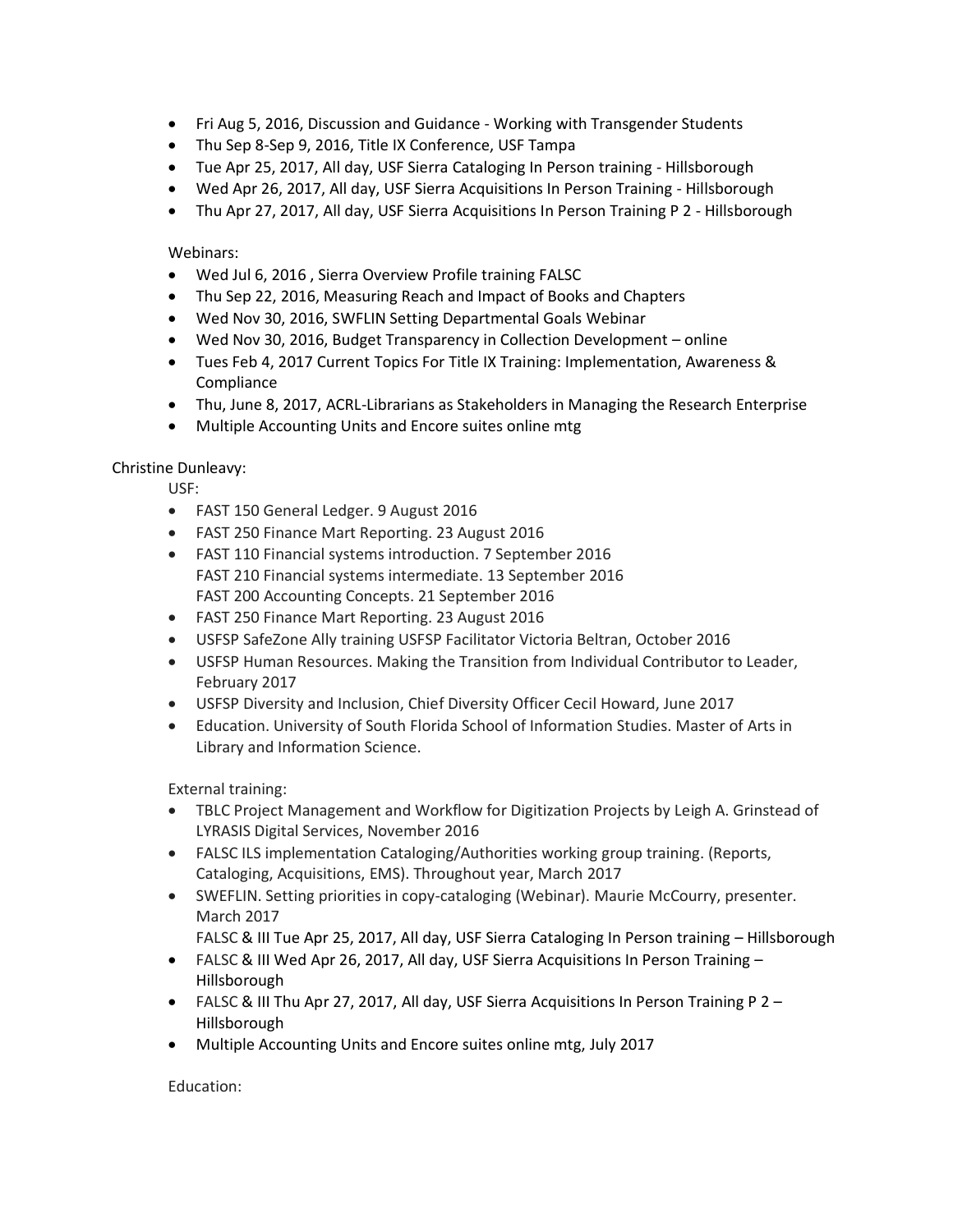• University of South Florida School of Information Studies. Master of Arts in Library and Information Science 2016-present, enrolled full time, expected graduation Fall 2018.

## Natalie Polson:

Self-paced learning through collaboration, online tutorials, and FALSC webinars:

- FALSC & III Tue Apr 25, 2017, All day, USF Sierra Cataloging In Person training Hillsborough
- FALSC & III Wed Apr 26, 2017, All day, USF Sierra Acquisitions In Person Training Hillsborough
- FALSC & III Thu Apr 27, 2017, All day, USF Sierra Acquisitions In Person Training P 2 Hillsborough

Specialized Coursework:

- PCard Reconciliation refresher
- Annual FWS federal work study student supervision training

## **Future Challenges:**

## Migration:

The migration to the new ILS is now scheduled for July 2018. There remain a staggering number of unresolved issues and problems that will occupy the department's time over the next year. Both Christine and Natalie are spending increasing amounts of their time working on FALSC workgroup projects, including extensive testing and analysis of data. Both have become acknowledged as core members of their respective groups, and in many case are leading or facilitating meetings. While we will eventually need is an opportunity to focus more on customizing III procedures to meet the unique needs of our institution. Although both are currently able to keep pace with their daily tasks, we are expecting ongoing projects, such as the textbook project and the weeding and relocation of materials on the first floor of the library, to

We will need to document our unique processes and procedures before the new fiscal year, train staff in use of the new ILS, and help to prepare for the public rollout of the ILS to students and faculty. While we are part of a shared bibliographic catalog, USF and USFSP have their own needs and requirements. For example, we will be one of the universities that are part of a multiple unit accounting system, while most of the colleges and many of the universities have elected a single accounting system. Both have limitations and strengths, but for the USF System libraries, increasing collaboration and cooperation between accounting units will be required.

#### Textbooks:

As part of the USFSP Library Student Textbooks Project, we have created metadata for use with textbook purchases that allows us to identify and track textbooks with a goal of better understanding the budgetary requirements, circulation, and usage patterns of the textbooks. By next fiscal year we aim to compile the kind of data that will allow us to assess the long term sustainability of the project. At the same time, we are increasingly moving to electronic book purchases. Better communication and collaboration with the USF System electronic book PDA and DDA programs will hopefully allow us to decrease duplication.

USFSP Growth: In the future, USFSP plans to add substantive new programs, majors and minors, as well as students. As new courses and programs require library resources, collections must be constantly assessed and developed to support new areas of research and teaching.